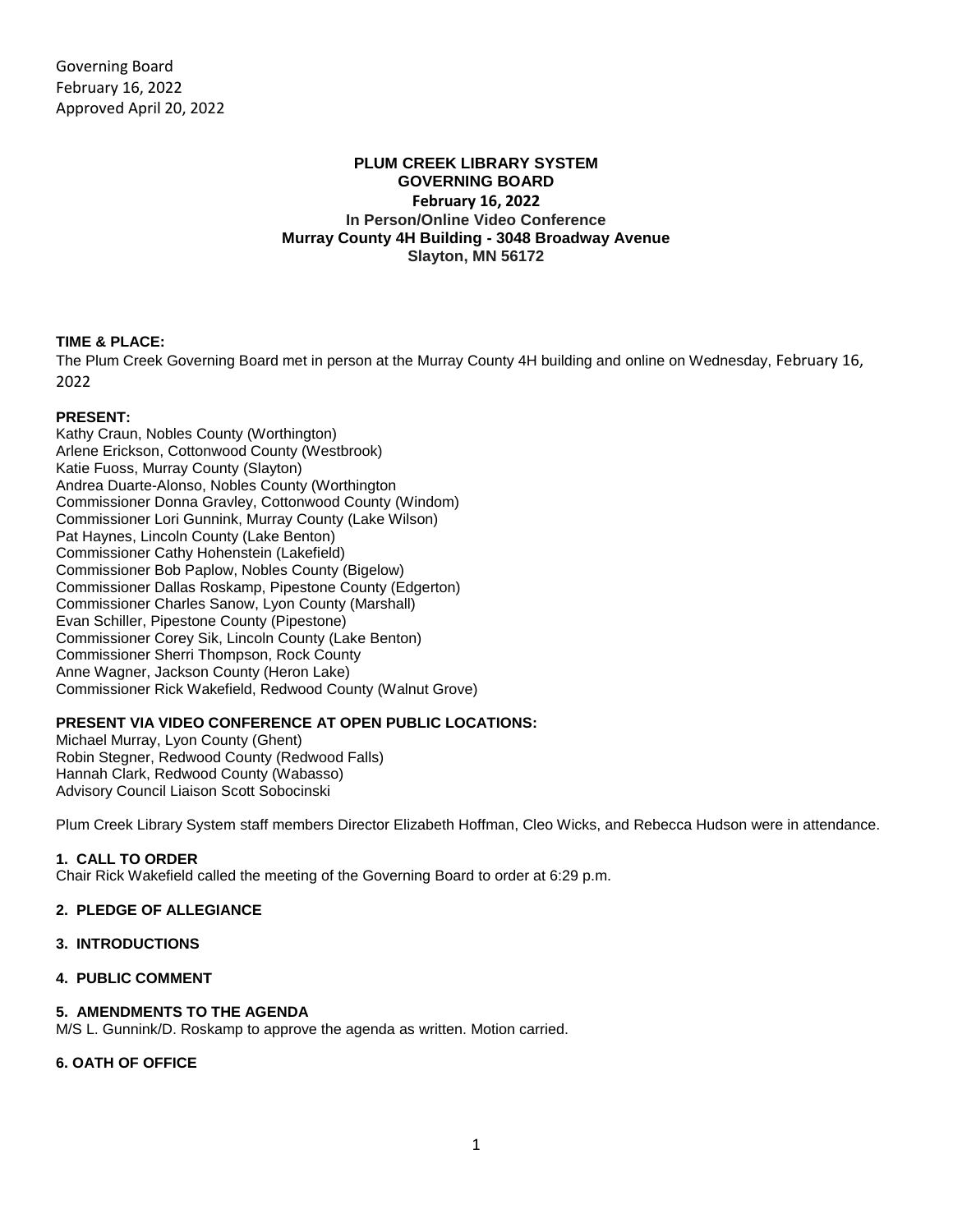Governing Board February 16, 2022 Approved April 20, 2022 **7. MINUTES**

M/S P. Haynes/C. Hohenstein to approve the minutes of the December 29, 2021, Governing Board meeting. Motion carried. The minutes of the January 12 & February 9, 2022, Advisory Council meetings were accepted.

## **8. FINANCIAL REPORTS**

Cash Analysis – January 2022 Statement of Revenues and Expenditures – January 2022 Balance Sheet – January 2022 Check Register – December 2021 & January 2022 Monthly Payment Processing – December 2021 & January 2022 Credit Card Statements – December 2021 & January 2022

M/S C. Sanow/D. Gravley to approve the financial reports subject to audit. Motion carried.

## **9. APPROVAL OF UNITED PRAIRIE BANK AS OFFICIAL DEPOSITORY AND SECURITIES SAFEKEEPING**

M/S C. Hohenstein/P. Haynes to designate the United Prairie Bank as official depository and securities safe-keeping. Motion carried.

M/S R. Stegner/C. Sanow to raise the limit from \$500 to \$1,500 for items purchased as an asset to be depreciated. Motion carried.

## **10. MEINDERS LIBRARY UPDATE – JODY WACKER**

Meinders Community Library director Jody Wacker provided an update on the matter between the Pipestone school administration and the public library. The school board voted to terminate the public library agreement effective December 20, 2022, and to negotiate a new agreement. At issue is the school's wish to have control of the library staff, and the school's concerns over security matters.

The library has received support from the State Library Services and the city of Pipestone, and plans on having an informational forum on March 14.

## **10. ELECTION OF OFFICERS**

M/S D. Gravley/C. Hohenstein to appoint Lori Gunnink as Treasurer, and Bob Paplow as additional check signer. Motion carried. M/S L. Gunnink/D. Gravley to appoint Charles Sanow as Secretary. Motion carried.

M/S D. Gravley/S. Thompson to appoint Cathy Hohenstein Chair-Elect. Motion carried.

M/S C. Sanow/E. Schiller to appoint Dallas Roskamp Executive Committee Representative. Motion carried.

## **11. ANNUAL REVIEW**

Staff member Ken Walsh (Delivery Driver) has completed his probationary period and received a favorable review. Elizabeth Hoffman recommended that he be moved off of probation and asked that the Executive Committee discuss an issue regarding this matter following the board meeting.

#### **12. POLICY REVIEW**

M/S E. Schiller/D. Roskamp to approve the revised Conflict of Interest policy. Motion carried.

- M/S D. Gravley/P. Haynes to approve the revised Supplemental Employment policy. Motion carried.
- M/S P. Haynes/C. Sanow to approve the revised Annual Evaluation policy. Motion carried.

M/S C. Hohenstein/K. Craun to approve the revised Holds policy. Motion carried.

#### **13. ANNUAL REPORT**

M/S C. Sanow/P. Haynes to authorize the Chair to sign the 2021 Annual Report, which is due on April 1. Motion carried.

#### **14. MNLINK AGREEMENT**

M/S D. Gravley/L. Gunnink to approve the MNLink Server Site agreement extension. Motion carried.

#### **15. ANNUAL MEETING**

The annual meeting is set for September 21, 2022, and a discussion as to the location of the meeting was held, with the Tracy library being suggested. Hoffman added that she would like to invite a staff member of the State Library Services as a guest speaker.